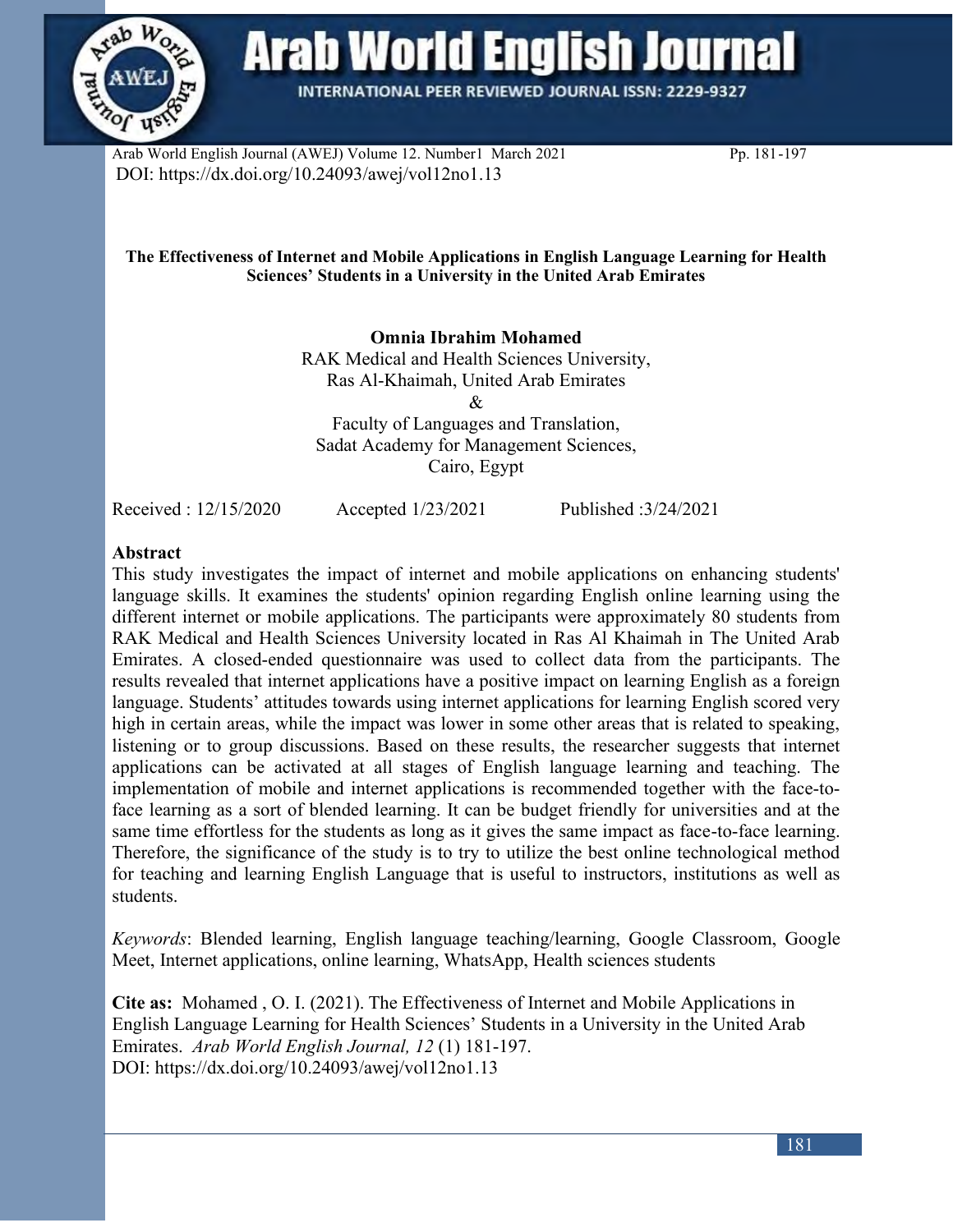### **Introduction**

Internet and mobile technology has invaded nearly all aspects of our lives. Everyone is either viewing their mobile phones, tablets, or laptops especially students at the tertiary level. Technology has conquered the field of education a long time ago. Universities communicate with their students via emails, university management systems (UMS) and via WhatsApp. There are WhatsApp groups either for every subject or for students of the same academic year. Sometimes instructors also join these groups for ease of communication with their students. Nowadays, learners are exposed to information technology that shapes their learning styles and learning methods. Net Generation students consider that using technology in the learning environment is essential. Most of them have experience in using online tools in their education (Roberts, 2005).

 At the beginning of 2020, due to the Covid-19 pandemic lockdown, all educational organizations realized that everything was different than it used to be. The advantages of digital learning have come on top. Everyone was working remotely suddenly without warning. People involved in training, teaching, and higher education had to access materials that they did not create to use remotely. They started figuring out how to communicate even though they may all be in the same geographic location. All students, all over the world, were mandatorily exposed to online learning. Students, as well as instructors, had to adapt in the absence of live face-to-face lectures. They were all rapidly trained to online learning methods, like Google Classroom, Google Meet, Google Docs, Google Forms, plus the previously used communication methods like email and WhatsApp. As a result, the higher educational climate has shifted significantly; it was not local or national; it was a global phenomenon. Some subjects were a challenge to the students and the instructors because they were hard to teach without classroom interaction. One of these subjects was English, although many English courses were given online before, like the IGCSE, SAT, or even general English language courses. However, there are certain aspects in online teaching and learning that has to be evaluated and studied further to be able to decide the effectiveness of some online methods.

In this study, the curriculum delivered included Health Sciences Communication English, teaching the four skills (Reading, writing, listening, and speaking), English for specific purposes, and presentations. The methods used in teaching and communicating with students were WhatsApp, email, and mainly Google applications of education. Each one of these education applications has a fundamental function in the process of online teaching of English. Besides WhatsApp, email, and phone calls, the role of Google applications was the most prominent of all.

Google Docs is one of Google's applications used for education. It is free and can be easily accessed. They are secure web applications that save data automatically with minimal chances of losing them. It allows students to access, create, write, collaborate, and edit their documents from their computers, tablets, or smartphones. Moreover, students can add links, insert images and drawings, and then share their Google Document or save it as a Microsoft Word or a PDF file. With Google Docs, students can work together in the same document at the same time. Therefore, it is an easy way for communication (Zhou, Simpson, & Domizi, 2012).

With Google Forms, instructors can gather and organize material easily and can have various choices to design their forms, surveys, and quizzes. Once learners have responded to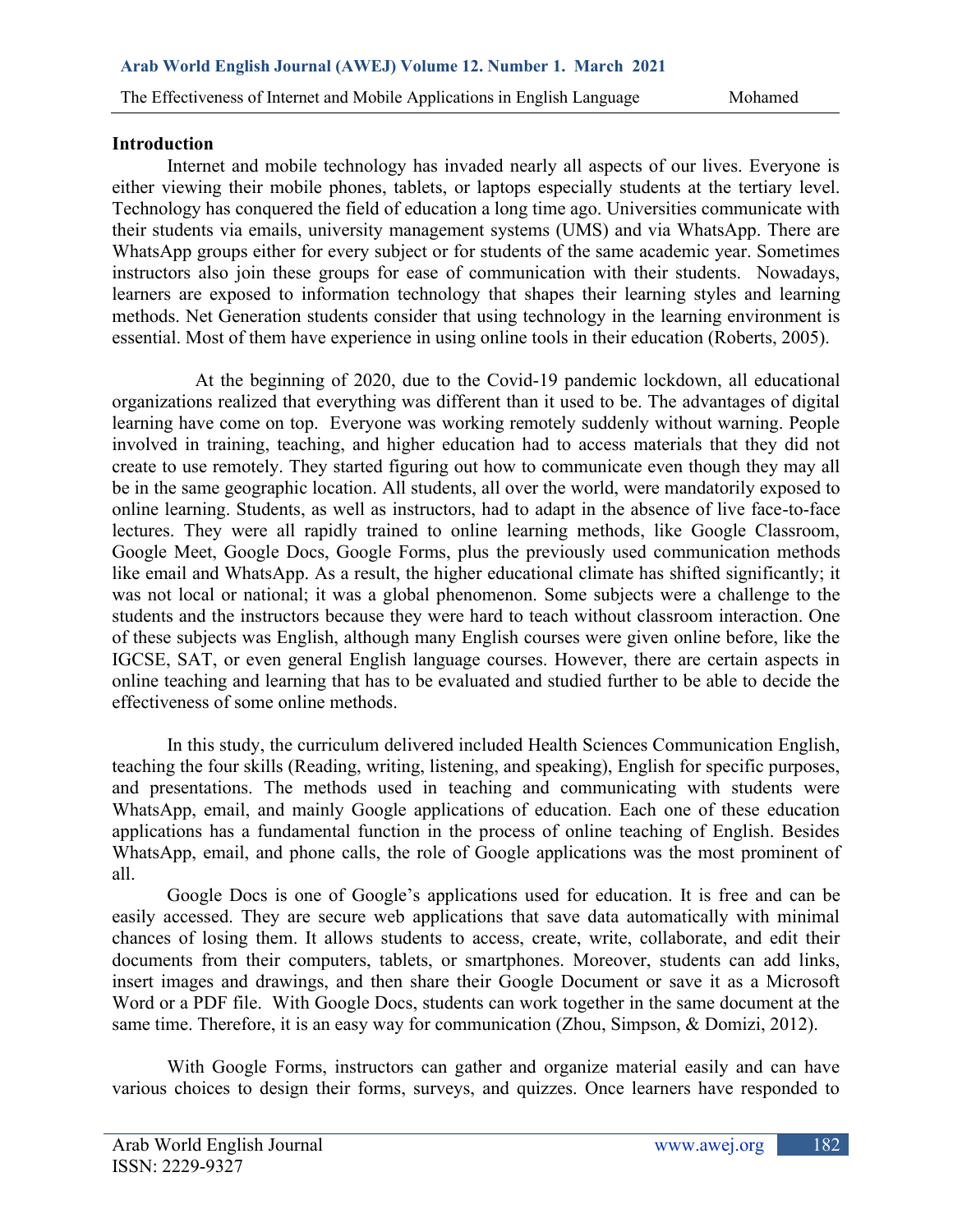Google form, their responses appear as a summary or in a separate spreadsheet to show details. Google forms and spreadsheets are always up-to-date and saved on the web.

Google applications comprise of other applications that benefit the teaching and learning processes. They offer a channel for sharing teachers' modules and activities. Google Drive is one of Google's essential applications for education. The teacher can upload larg-sized files and insert links to be shared by the students. Teachers can also create a list of their students and distribute them into groups. Thus, Google Drive is an online storage device where learners and teachers can create folders to upload files and documents to view, comment, or edit with others. Besides, it saves all Google Docs created by them. Furthermore, all access to Google Docs and applications take place through Google Drive (Lamont, 2015).

The Google application that was of great importance in teaching was the Google Meet. This application opens a live channel between the teacher and the students. The instructors can meet the students in a live session and share a computer screen with them to see presentations, videos, files, pictures, etc. They can also record the session for the students to see later according to their preference. Once the recording is over, the instructors can easily share the recorded session in Google Drive with the students.

Google Classroom is also an educational application, which helps in online teaching. Instructors can create classes and invite students to join. After forming the class, the instructors can upload quizzes, assignments, and lectures in any format, like PowerPoint, an audio, or a video format. Automatically, when the instructor creates a class, a class Drive folder is also created to receive students' files. Instructors can also communicate with their students through the "stream", where they can share posts and schedule messages. Heggart and Yoo (2018), in a research, concluded that Google classroom improved students' participation and learning.

The participants of this study were approximately 80 students from RAK Medical and Health Sciences University located in The United Arab Emirates. A closed-ended questionnaire was used to collect data from them. The research questions can be summarized as follows:

- 1. Were the academic staff ready and able to use the online methods efficiently?
- 2. What are the attitudes of students towards specific internet applications used as a learning instrument?
- 3. What are the advantages and the difficulties encountered by English learners when using internet applications and online learning in general?
- 4. What are the skills that achieved their learning outcome and others that did not achieve their learning outcome?
- 5. What is the best medium for online teaching and communication that the instructor and the students frequently used and preferred?

The objectives of the study are to:

1. Investigate the impact of mobile/internet applications in teaching and learning English.

2. Identify students' attitudes towards some mobile/internet applications used as a learning tool.

3. Examine the advantages and the difficulties encountered when using mobile/internet applications.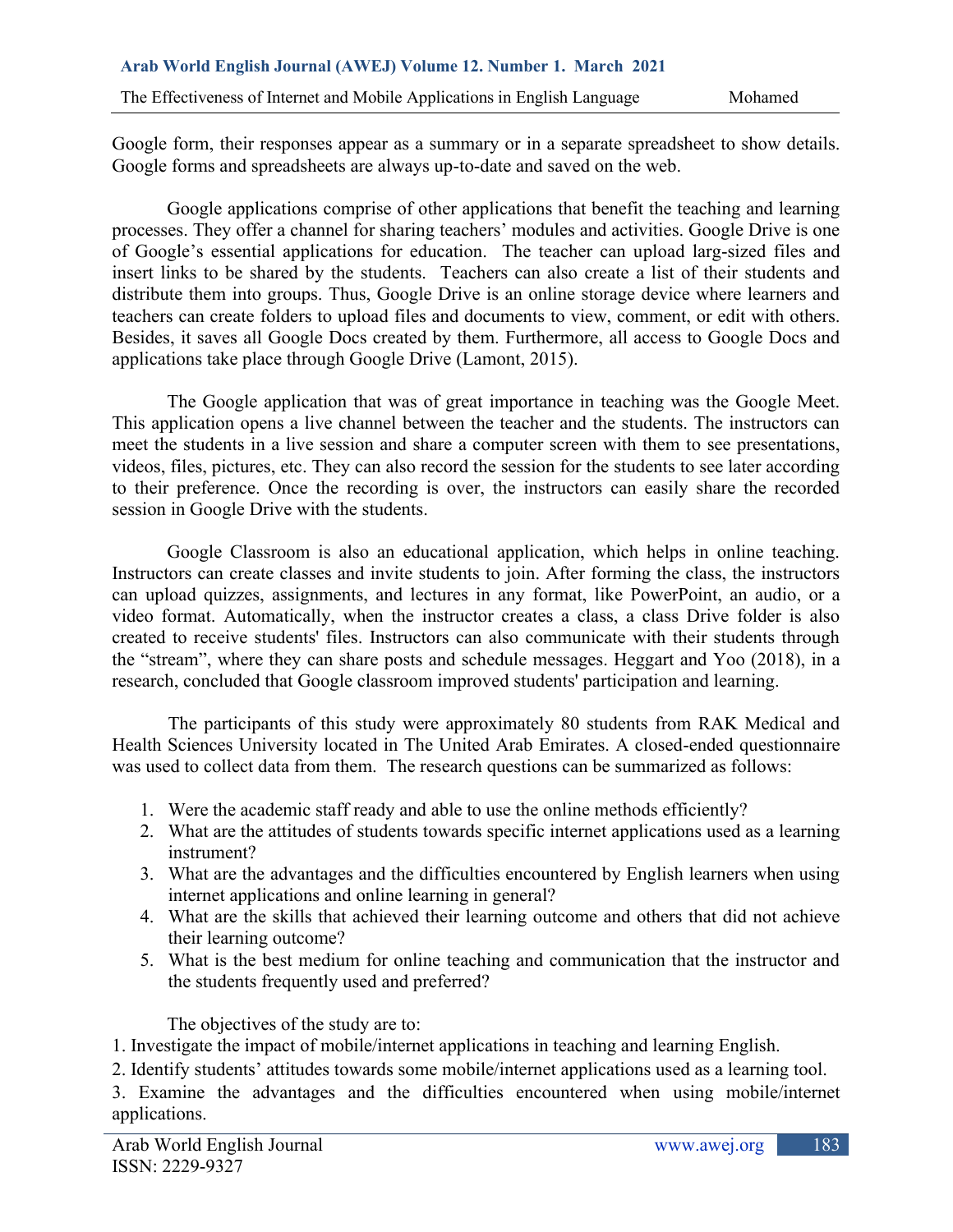4. Examine the impact of online learning, in general, on English learners.

5. Identify the English language skills that the instructors can fully give online, others that they can give partially online, and others that they cannot give online at all.

Therefore, the significance of the study is to examine the implementation of online learning to certain aspects of language teaching and the problems that may face the execution of online learning of English. It explores the skills that can be given online successfully and the skills that should be avoided online. Now that online teaching has become very popular than usual and students have got accustomed to it, certain aspects of language teaching have to be inspected to be able to use the online instrument in language teaching successfully.

# **Literature Review**

# *The Popularity of Researches about Online English Language Teaching/Learning*

A very recent study examined the trends and main findings of the studies concerning the flipped classroom method in English language teaching (ELT). For this purpose, databases including Web of Science, Eric, Taylor & Francis, and the Educational full-text EBSCO were reviewed, and 43 articles were analyzed. A systematic review was used as the research methodology. The articles were analyzed utilizing a content analysis method. The findings of the study revealed that the flipped classroom method in ELT gained popularity among researchers after 2014, and the number of studies in the field rapidly increased. Also, the most commonly used research methods in the flipped classroom in English Language Teaching (ELT) studies were found to be mixed and quantitative methods (Turan & Akdag-Cimen, 2020)

Online or E-learning is not a new topic for researchers, and it never lost its popularity. Online learning has enormous opportunities, as well as challenges, for individuals and organizations. It can save time, cost and effort, and enables remote access to the sources and contents. It can also satisfy the educational needs of learners, supports the learning process, and provides collaborative learning environments. However, these opportunities can turn into a big failure if the organization is not ready for online learning with all of its components (Soydal, Alır & Ünal, 2011)

# *The Readiness of Institutions, Instructors and Students for Online Learning*

As early as 2011, universities were taking a close interest in the topic of online learning. For most institutions, the critical element of migrating to online learning is budget. However, the initial concern should be the institution's readiness with all of its counterparts, such as faculty and students. It is vital to analyze all different aspects of online learning, determine the deficiencies, and close the gaps to be able to use online learning systems effectively. A Turkish study at Hacettepe University Faculty of Letters (HUFL) tested the readiness of the faculty members for online learning. The academic staff was tested with a questionnaire of 37 items that measured the participants' perception in terms of Readiness, Acceptance, and Training. The results showed that, for most of the items, there were statistically significant differences among the mean scores of the departments, and the majority of the departments were not ready for online learning except for one department (Unal, Alır & Soydal, 2014).

Akaslan and Law (2010) pointed out some barriers concerning the implementation of online learning in universities. They investigated the readiness and training needs for online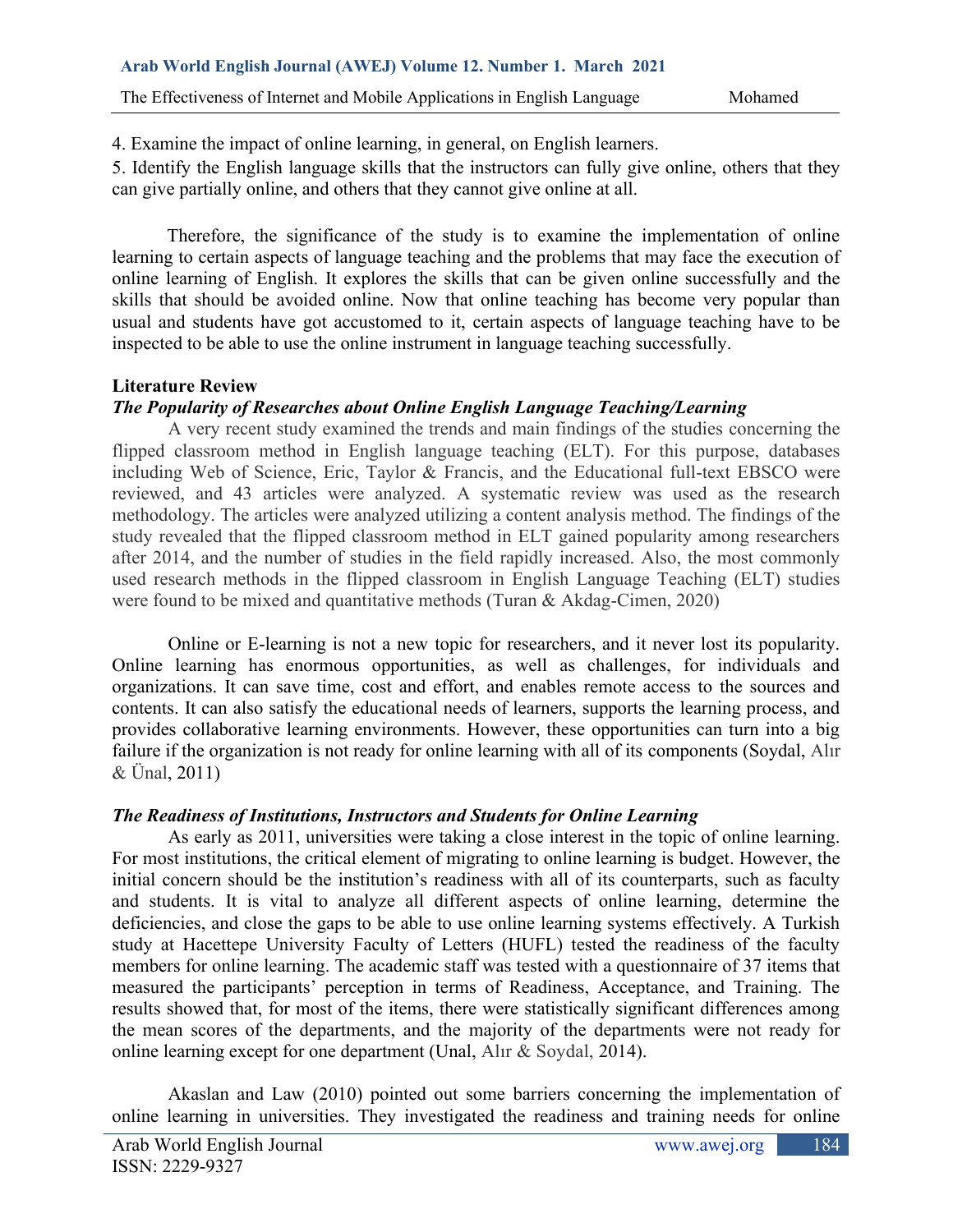learning systems of teachers working in the higher education institutes. They examined the online learning readiness with a 41-item web-based survey. The results of the study showed that the academic staff had confidence and positive attitudes towards online learning. Akaslan and Law (2011) also applied their online learning readiness survey to the students of the same program. Although their findings showed that the students were ready enough for online learning, they need training on online learning related issues. The study also emphasized the need for training on online education for the instructors.

Another study conducted to examine students' readiness for online learning indicated that students were not fully ready to adopt online learning. The students were ready, but some improvements need to be implemented. Developing training programs for the students to help them to understand online learning better, making its benefits clearer, offering better internet infrastructures with more computer and mobile technology facilities can help students increase their readiness levels (Unal, et al , 2014). Moreover, Lin & Jou (2013) mentioned that previous studies concluded that most students have positive attitudes towards the learning that utilizes web applications.

Another study by Salloum, Al-Emran, Shaalan & Tarhini (2019) examined the factors affecting university students' acceptance of E-learning systems. Its objective was to investigate the impact of innovativeness, quality, trust, and knowledge sharing on E-learning acceptance. The outcomes revealed that knowledge sharing and quality in the universities have a positive influence on E-learning acceptance among the students. Innovativeness and trust were found not to significantly affect the E-learning system acceptance. They realized that by identifying the factors that influence E-learning acceptance, it would be more useful to provide better E-learning services.

Teachers were the fundamental elements for adapting and implementing the entire learning environment to an online platform since they were directly engaged with students and course contents. They played an essential role in curricular transformations, integrating online learning technologies and adapting individuals to lifelong learning in a networked world in which knowledge plays a critical role (Bonanno, 2011). Tezer & Bicen (2008) conducted a survey-based study in The Faculty of Education at Near East University . The results showed that almost half of the respondents used online learning systems before, and that the academic staff of the sample faculty were ready for online learning.

# *Researchers' Attitudes towards Online Learning*

Many studies encouraged online learning, and others were neutral about it, indicating that there is absolutely no difference between E-leaning and face-to-face interactive learning. Some studies also examined the rate of success to perceive whether there is a difference in the students' performance if online learning is applied.

# *No Significant Difference between Online Education and Face-to-Face Education*

In the traditional teaching environment, face-to-face interaction with students is crucial for most teachers. However, Jahng, Krug, & Zhang (2007) compared online distance learning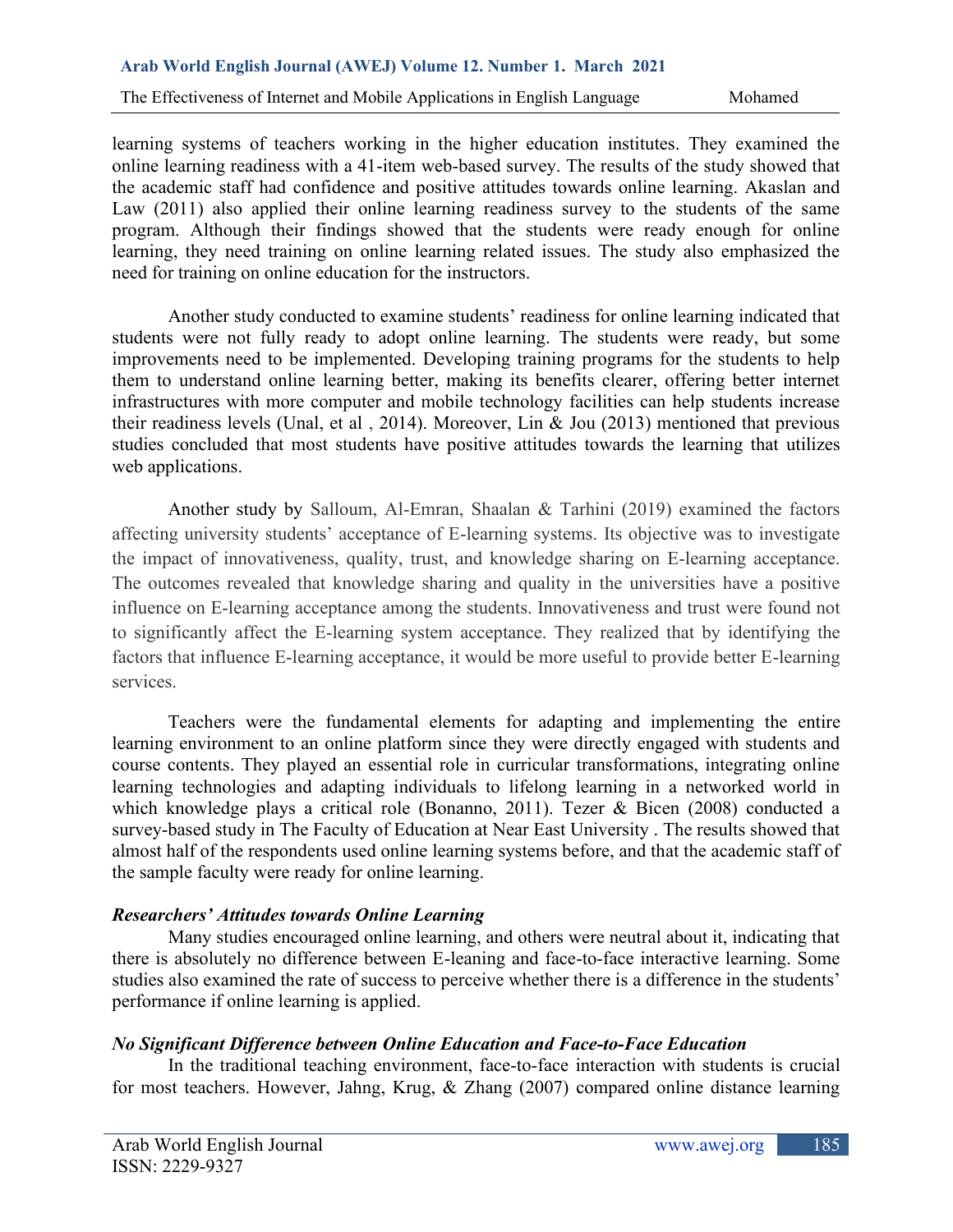The Effectiveness of Internet and Mobile Applications in English Language Mohamed

and face-to-face learning in their study, and no significant differences were found in terms of student's success.

# *Online Learning can be More Effective than Face-to-Face Education*

Another study compared two U.S. universities in terms of face-to-face and online learning, it concluded that if the technological elements were balanced, online learning would be more effective. (Bender, Wood & Vredevoogd, 2004). McNeely (2015) also mentioned that students learn best through interaction, and they need a particular use for technology to communicate quickly with each other. Moreover, they learn by creating, editing, commenting, and sharing documents and ideas.

# *Challenges & Benefits of Online Teaching of Speaking and Writing Skills*

In the studies examined by Turan & Akdag-Cimen (2020), speaking and writing abilities were the most commonly studied language skills. Further analysis revealed challenges and benefits related to the use of the flipped classroom method in English as a foreign language (EFL) classroom. Additionally, in studies reviewed concerning the effectiveness of the flipped classroom methods, the findings mostly pointed to the benefits of the flipped classroom method. Based on the review, various suggestions are made for practitioners and future research.

# *Some Reasons for the Failure of Online Learning*

Another case study was conducted in Indonesia during the pandemic of COVID-19 analyzed the students' perceptions of their online learning during the pandemic, which is quite similar to this current study. However, the approach and the results were different. Sixty-six students of the English Language Education Study Program were involved. But their perceptions of their online classroom that were recorded through a survey was in terms of students' participation, accessibility, material and assignment delivery, and the use of e-learning platforms. The result of the study suggested that accessibility was still the major factor influencing the success of online learning. Online learning for the English Language requires more friendly platforms so that students' participation can be increased. This is mainly for students who reside in rural areas with limited internet connections and other support systems. The study concluded that the shift from face-to-face to online teaching presented a significant challenge, especially for those who were in least-developed regions. Most English students were not ready for this rapid shift in terms of teaching and learning style. The study identified various reasons: the first was availability and sustainability of internet connection, the second was the accessibility of teaching media, and the last was compatibility of tools to access the media. The good news was that the students also reported that their IT literacy improved when doing the stressful- marathon task, though they also said that their gadgets were not ready for this sudden hi-tech change. (Agung, A., Surtikanti,M. & Quinones,C.,2020)

### *Effectiveness of Google Applications for Teaching/Learning a Foreign Languag*

As for using Google applications for language instruction and education, previous studies investigated the effectiveness of using Google applications in teaching and learning foreign languages. They have indicated the efficacy of these applications in improving the students' English language skills. Alakurt & Bardakci (2017) have administered a perception questionnaire that proved that using Google Apps and Docs improved students' English language learning and increased their motivation. Furthermore, students had positive perceptions of using Google Docs and Google + inside their classes. Similarly, Liu & Jou (2013) have conducted a motivation questionnaire that proved the same.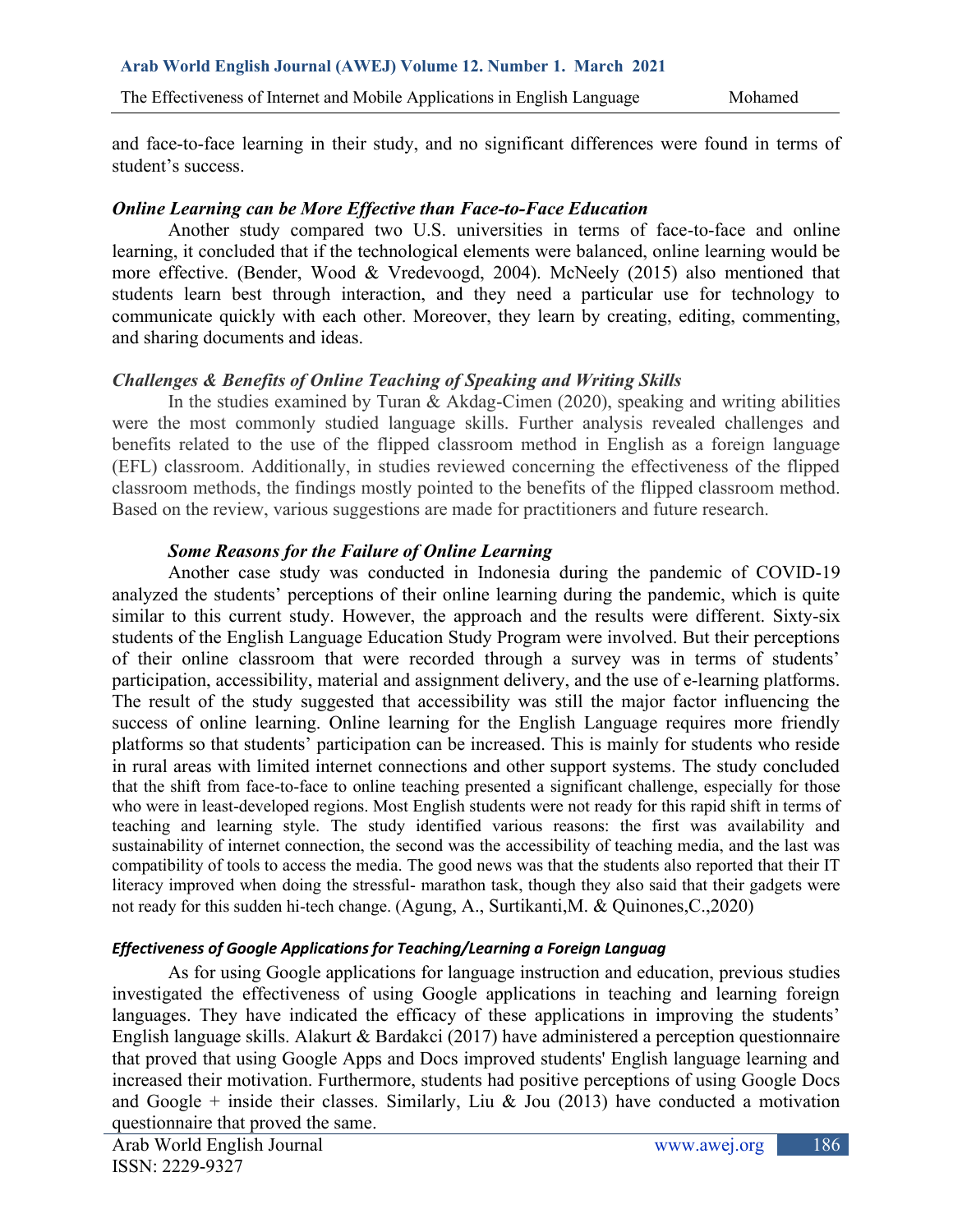Moreover, Dourda, Bratitsis, Griva, & Papadopoulou (2018) administered a reading and writing test that proved the same improvement of language skills. The results affirmed the effectiveness of Google Docs and the Google search engines in improving students' writing performance. Therefore, with little training, Google tools run most activities inside and outside classes. Thus, they are suitable for project-based and online, or blended learning.

# *Effectiveness of Other Internet Applications in Language Learning*

Besides the Google applications, some individual internet applications were examined in learning in general and English learning in particular. WhatsApp, for example, has been studied as an English language-learning tool from various perspectives (Çam & Can, 2019). In fact, WhatsApp is one of the most popular subjects for research papers and surveys. Furthermore, mobiles or smartphones as a technological tool that helps in accessing all the applications anywhere anytime were also discussed in several contexts. All the internet applications used in this research, as a method of online English language teaching, have been a subject for several researches. In these studies, the overall impact of these applications on Education in general and Language learning, in particular, is positive.

### **Methods**

The study is a quantitative study using an online questionnaire. It was conducted after finishing an online course that was the first online experience for the instructor and most of the students. The course consisted of a Health Sciences Communication course, English for Specific Purposes, intended for medical professions, as well as an English language online course targeting all the skills including reading, writing, speaking, listening as well as presentations. This content was not intended to be delivered online. But the whole course content was rapidly transformed into an online course. This was the first time that the university had an online teaching-learning experience. Most of the faculties had a minimal idea about the online methods or how to use them. Moreover, most of the students were never exposed to online courses except for three students, who were exposed to other online courses than English.

# *Participants*

The sample was a non-random quota that initially consisted of 120 students from the first-year, batch 2019-2020, studying English at RAK Medical and Health Sciences University in the U.A.E. The researcher distributed the questionnaire online among the students, but only 80 students responded. All the participants had either smartphones, tablets, iPads, laptops, or desktops that they used for online learning purposes. The participants were first year students whose English ranged from basic users to proficient English users. All were exposed to online learning for the first time except for three students who had previous online experiences. The instructors were also experiencing online teaching for the first time. They did not have sufficient experience using the internet or mobile applications used in online education. Moreover, the transition to online learning was sudden due to the Covid-19 outbreak, and the topics delivered were not intended for online learning.

### *Instruments*

The researcher administered a closed-ended questionnaire to collect data from the participants. The questionnaire consisted of 35 questions. The items of the questionnaire were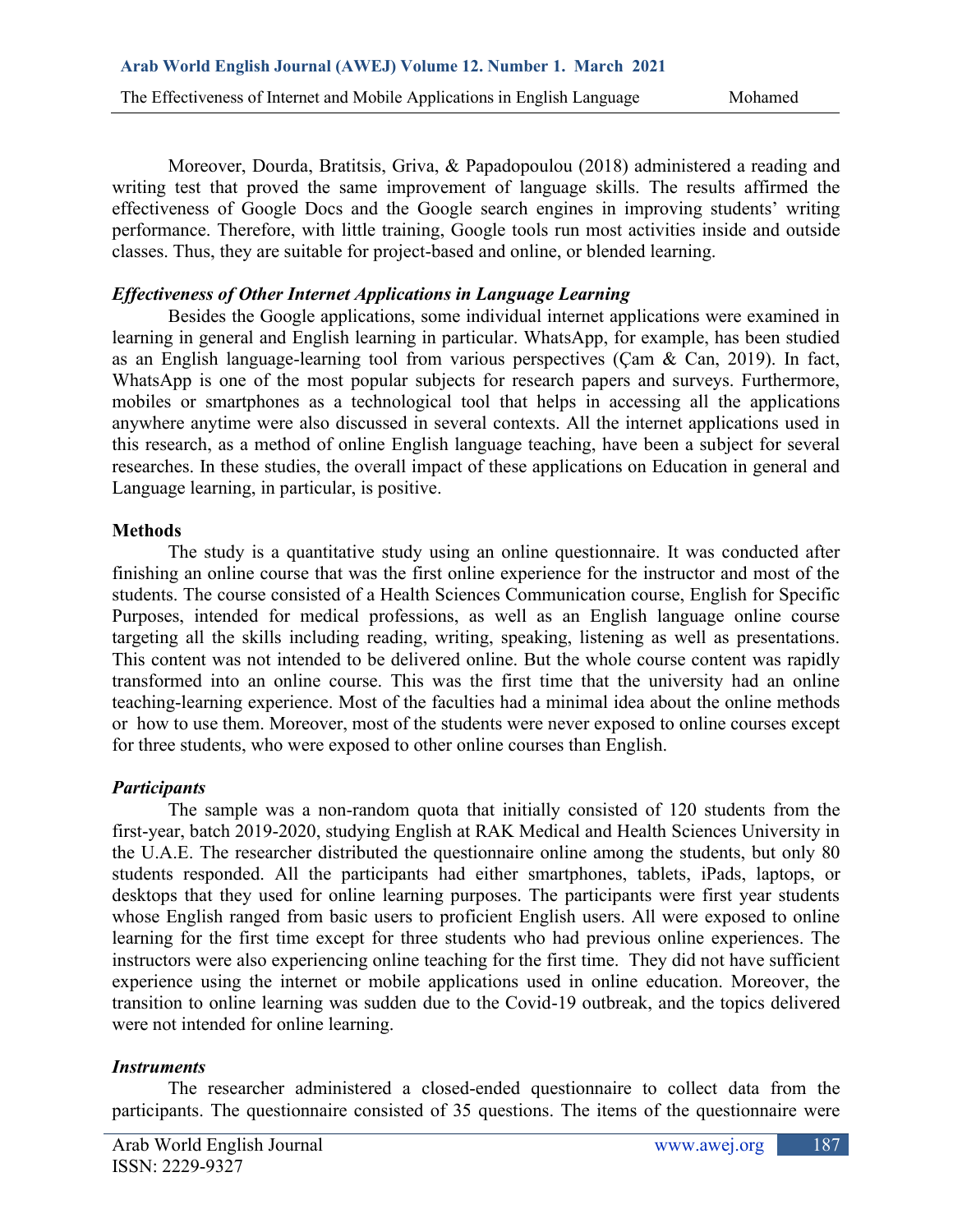categorized into seven sections, that is, demographic information, faculty and the quality of instruction, methods used in online teaching, learning outcomes and course requirements, communication methods, methods of online assessment, and the informed consent section. The questionnaire was sent online using Google Forms to the participants.

# **Results (Data Analyses)**

The first section of the questionnaire is the demographic details of the students as their names, native language, and whether they were exposed to online learning before. The participants who filled the questionnaire were all Arabs, three Nigerians and one Pakistani. All of them were never exposed to academic or non-academic online learning before, except for three students were exposed to online education in subjects other than English. All the resulting figures in this study were rounded to a significant figure.



*Figure 1.* Instructors' online performance

The second section, as shown in the above graph, illustrates the instructors' online performance. This section indicates whether the academic staff was ready for online teaching or not. 75% of the participants agreed that the explanation of the lectures online was interesting and easily understood. 93% of the participants could discuss any problem like their grades or assignments with the instructor. 90% of the students agreed that they received prompt feedback from the instructor on assignments via Internet or mobile applications. 92% agreed that the instructor communicated with the class and responded to any inquiries at all times through the internet and mobile applications. Yet as an overall opinion, only 70% agreed that the quality of instruction affected their learning.

The third section of the questionnaire discusses the methods used in online teaching, course organizing, and planning. Instructors prepared PowerPoint presentations for the new online course; some of them also had an audio explanation. They uploaded the lectures in the Google Classrooms. The lectures were alternating between recorded lectures and live Google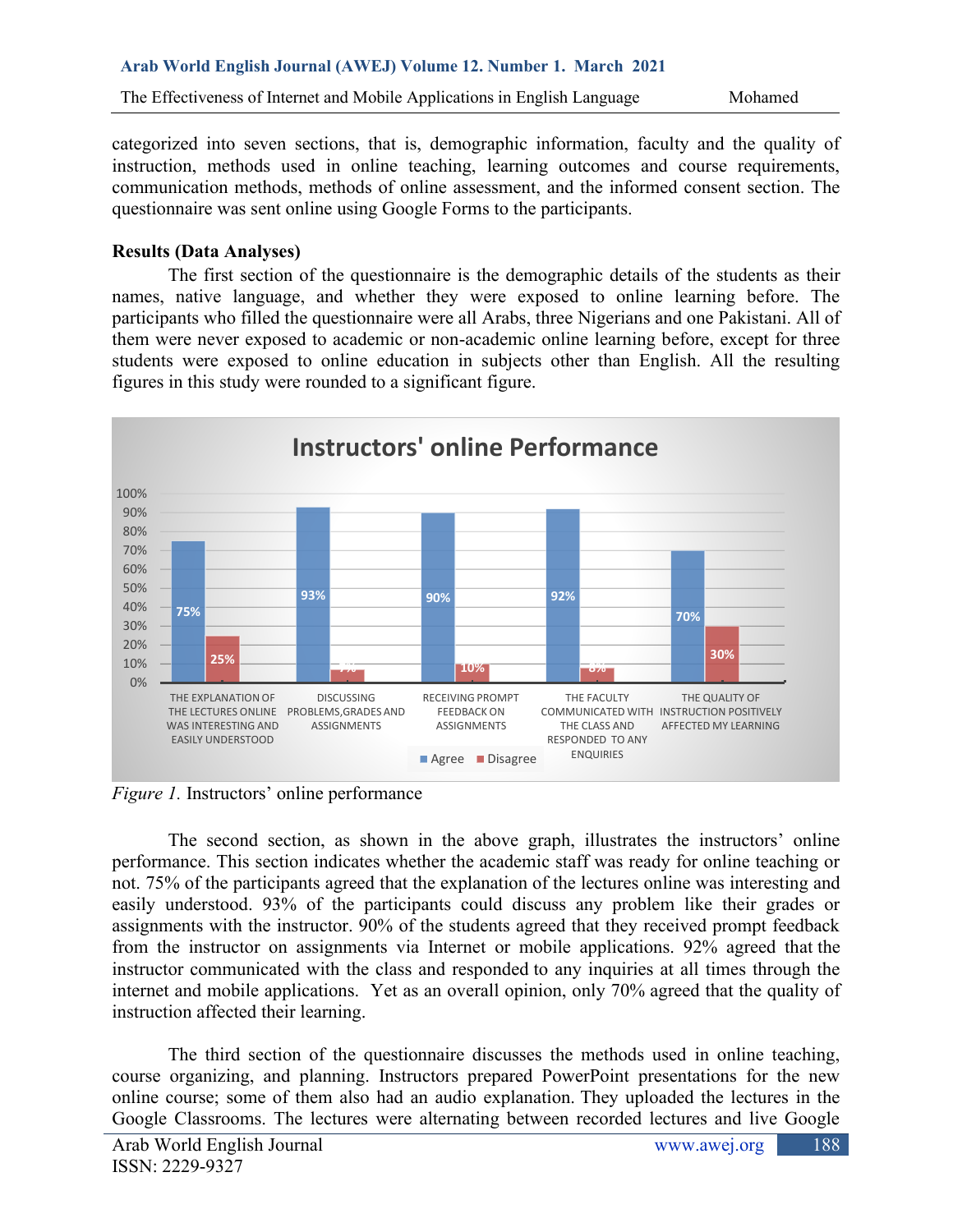Meet lectures. When the instructors recorded the lecture, they followed it with a quiz or an assignment to ensure that the students have seen the lecture. They also created a WhatsApp group to use in clarifying some points, to answer any queries by the students, or for announcements. Besides, they used email to send some small-sized files for study to the students and opened the mobile channel for any student who needs to contact.



*Figure 2.* The methods used in online teaching (course organizing and planning)

The analysis of this section of the questionnaire, which evaluates the online teaching methods, shows that 81% of the students agreed that the PowerPoints were clear and helped them understand the online lecture. 76% agreed that the examples, pictures, or challenging questions used to clarify the course material helped them. 82% agreed that the overall methods used for online learning were illustrative and helpful. That included Google meet, Google classroom, and illustrative PowerPoints. 87% agreed that live Google meet sessions were very successful. 85% agreed that the use of Google classroom was very successful.

The third section of the questionnaire included questions about the learning outcomes and course requirements. The learning outcomes are shown in more than one graph. The first set of learning outcomes that have to be learned by students at the end of the course is shown in the chart below.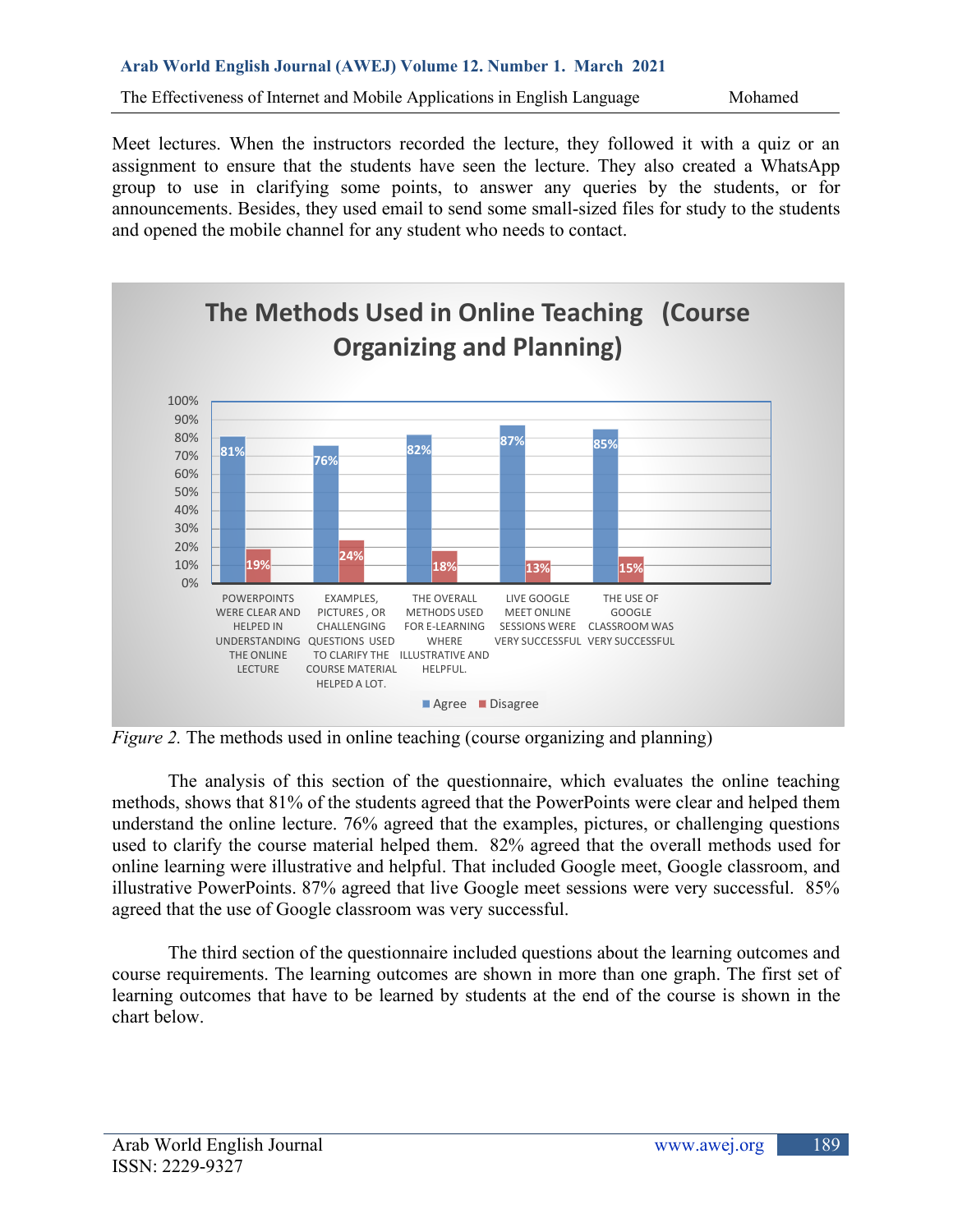#### **Arab World English Journal (AWEJ) Volume 12. Number 1. March 2021**



The Effectiveness of Internet and Mobile Applications in English Language Mohamed

*Figure 3.* Learning outcomes and course requirements one

It is evident from the above graph that there is a massive decline in the achievement of some learning outcomes. Compared to the previous two sections of the questionnaire, this section shows a significant drop in the percentages of agreement of the students. The participants who agree that they could apply the learning outcome of '"speaking strategies" for participating in group or class discussions' are only 30%. Another learning outcome that showed a decline in the agreement was "to demonstrate effective speaking using medical vocabulary," as only 36% agree that the course achieved this learning outcome. As for the learning outcome of "composing and giving presentations," the experience of making an online presentation, and the online evaluation for ideas presented in slides, 43% agree that it was very successful, which compose less than half of the students. Another learning outcome was constructing a composition such as essays, letters, and summarizing texts. The agreement that this learning outcome was achieved was satisfactory as 72% agreed that this learning outcome was achieved. After finishing the course, 40% strongly agreed that they could develop communication skills in spoken English to provide and receive feedback, which is also less than half the number of the students. Finally, 71% of the participants agreed that they could develop communication skills in written English to provide and receive feedback. Therefore, the fluctuations in this set of learning outcomes can be easily noticed.



*Figure 4*. Learning outcomes and course requirements two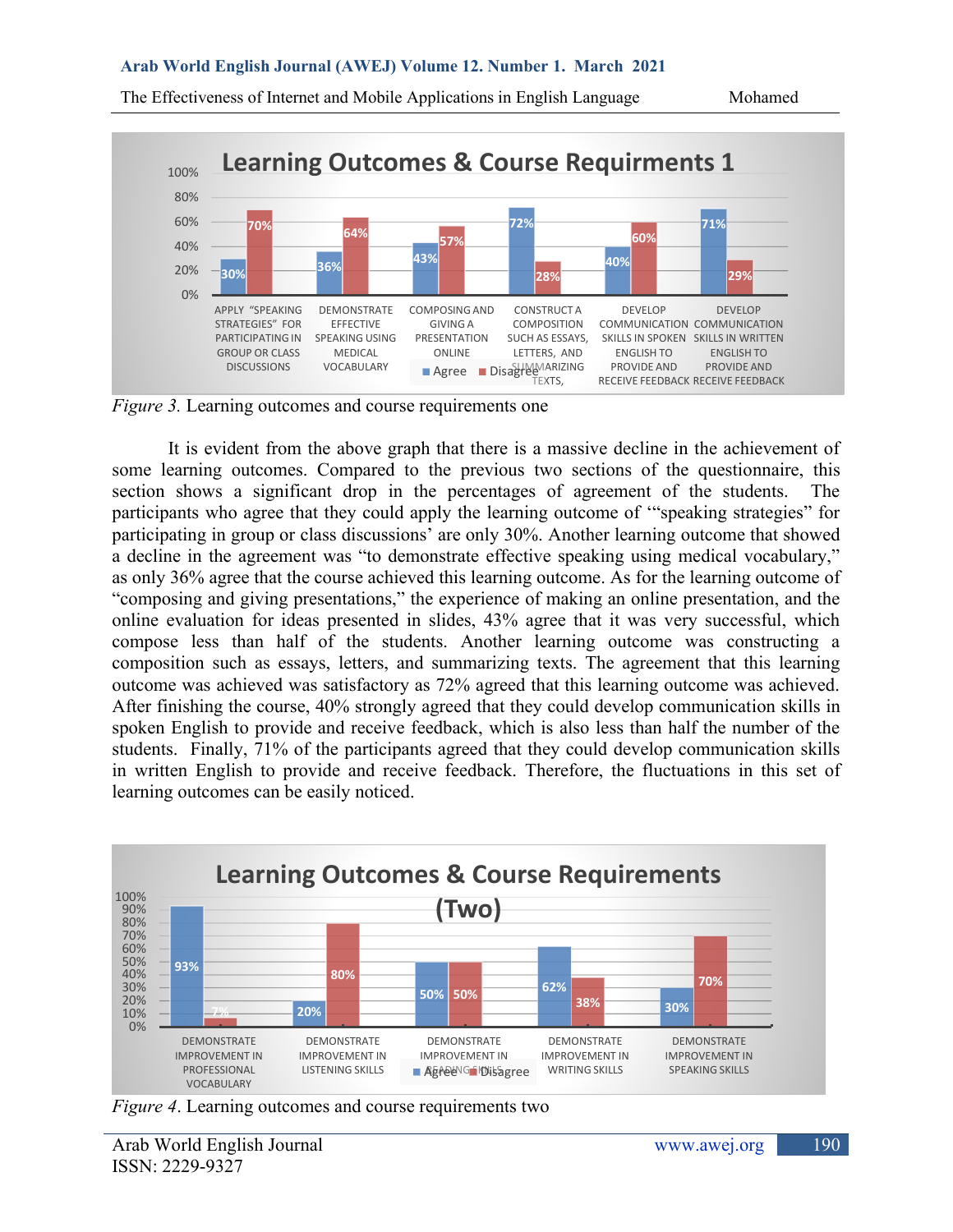The above graph illustrates the second set of learning outcomes. Same fluctuations can be observed in the achievement of the learning outcomes. Some of the learning outcomes suffer a massive drop in the agreement of the participants, yet other learning outcomes are high in the rate of agreement. 93% agreed that this course had improved their professional vocabulary, which was one of the most essential learning outcomes, as medical terminology constitutes about 40% of the curriculum.

As for the learning outcome of 'improving the four language skills; listening, reading, writing, and speaking,' the percentage has dramatically dropped in listening skills. Only 20% of the students agreed that this course improved the listening skills. However, 50% of the students agreed that it improved their reading skills, and 62% agreed that it improved their writing skills, whereas only 30% agreed that it improved their speaking skills. Therefore, there were variations in the achievement of the learning outcomes of the four skills, where speaking and listening got a very low percentage of agreement from the students.



*Figure 5.* Learning outcomes and course requirements three

At the end of this section, we asked the students to give a general evaluation of the online course in achieving the learning outcomes and whether it increased their learning. 76% of the participants agreed that the course had improved their knowledge. 68% agreed that the course increased their interest in the subject. Yet, the percentage of the overall agreement that the course achieved its learning outcomes was 70%. When students evaluated whether the online course 'increased their independence in sourcing about the subject matter,' 87% agreed that it increased their independence. 96% strongly agreed that they worked harder in the online course than in the interactive face-to-face courses. 89% agreed that the workload was much heavier than interactive face-to-face classes.

The fifth section of the questionnaire is about the communication methods used in the English online course and their efficiency. By communication methods, we mean the way or the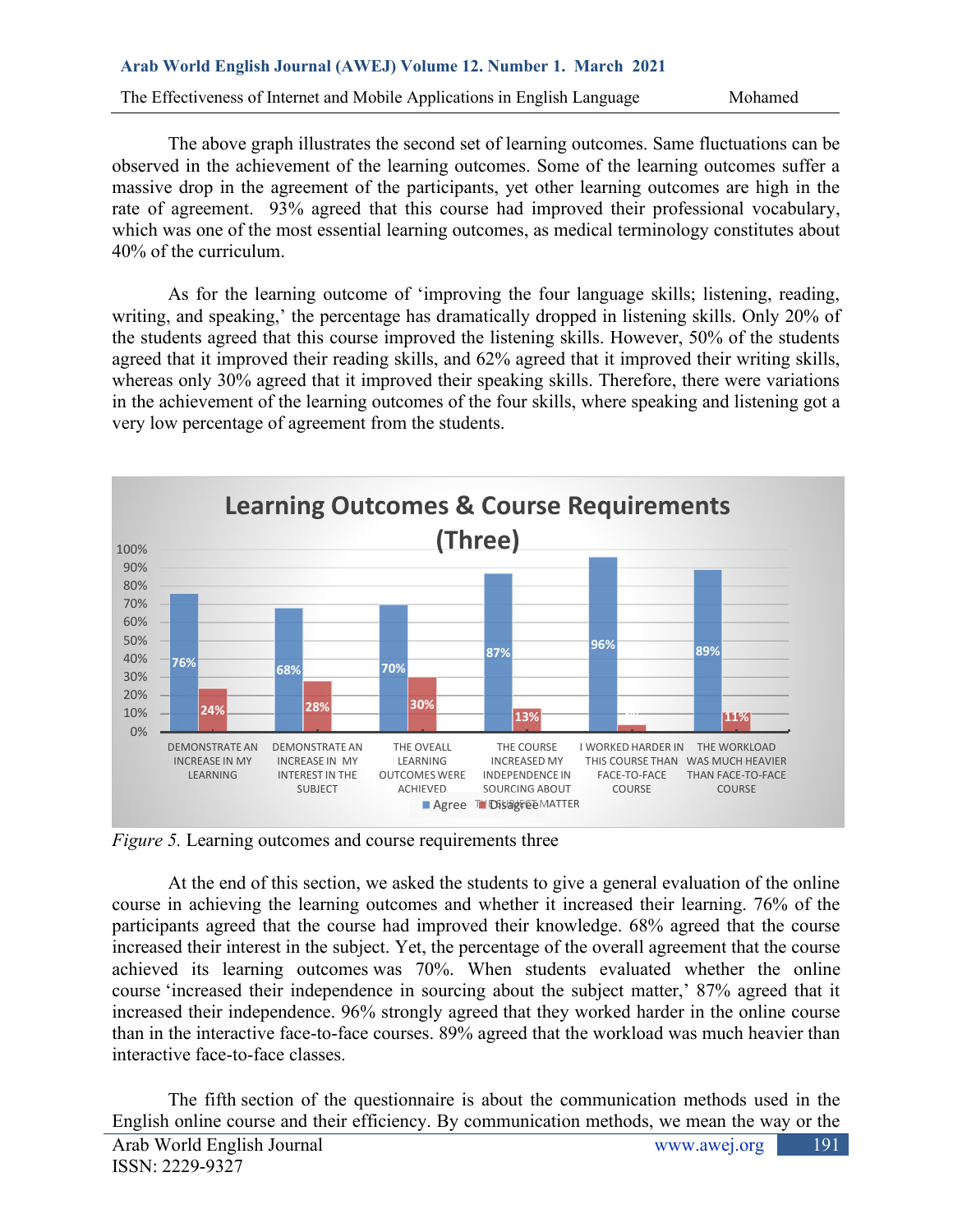### The Effectiveness of Internet and Mobile Applications in English Language Mohamed

media that the instructor chose to communicate with the students and vice versa. It also includes the channels that the students used to communicate with their peers. As a general evaluation, 91% agreed that generally the online applications were successful and that they could use them efficiently. Moreover, 87% agree that performing any group work or working with other students online was successful. They could use electronic media to discuss or complete an assignment with their colleagues in any group work. The rest of the questions in this section are about the participants' preferences. The questions have the names of specific applications for the participants to select among them or mention 'Other' applications if they prefer to choose an application that is not mentioned in the choices.



*Figure 6.* Preferred communication methods with the instructor in the English online course

The above graph shows the participants' preferred applications to be used in the English online course as a medium of communication with the instructor. According to the students, the preference was in the following order: Google Meet 95%, Google Classroom 89%, WhatsApp 62%, Email 25%, then mobile phones calls only 4%. None of the students mentioned another media when they were asked to mention other media of communication with their instructor.



*Figure 7*.Preferred communication methods with peers in the English online course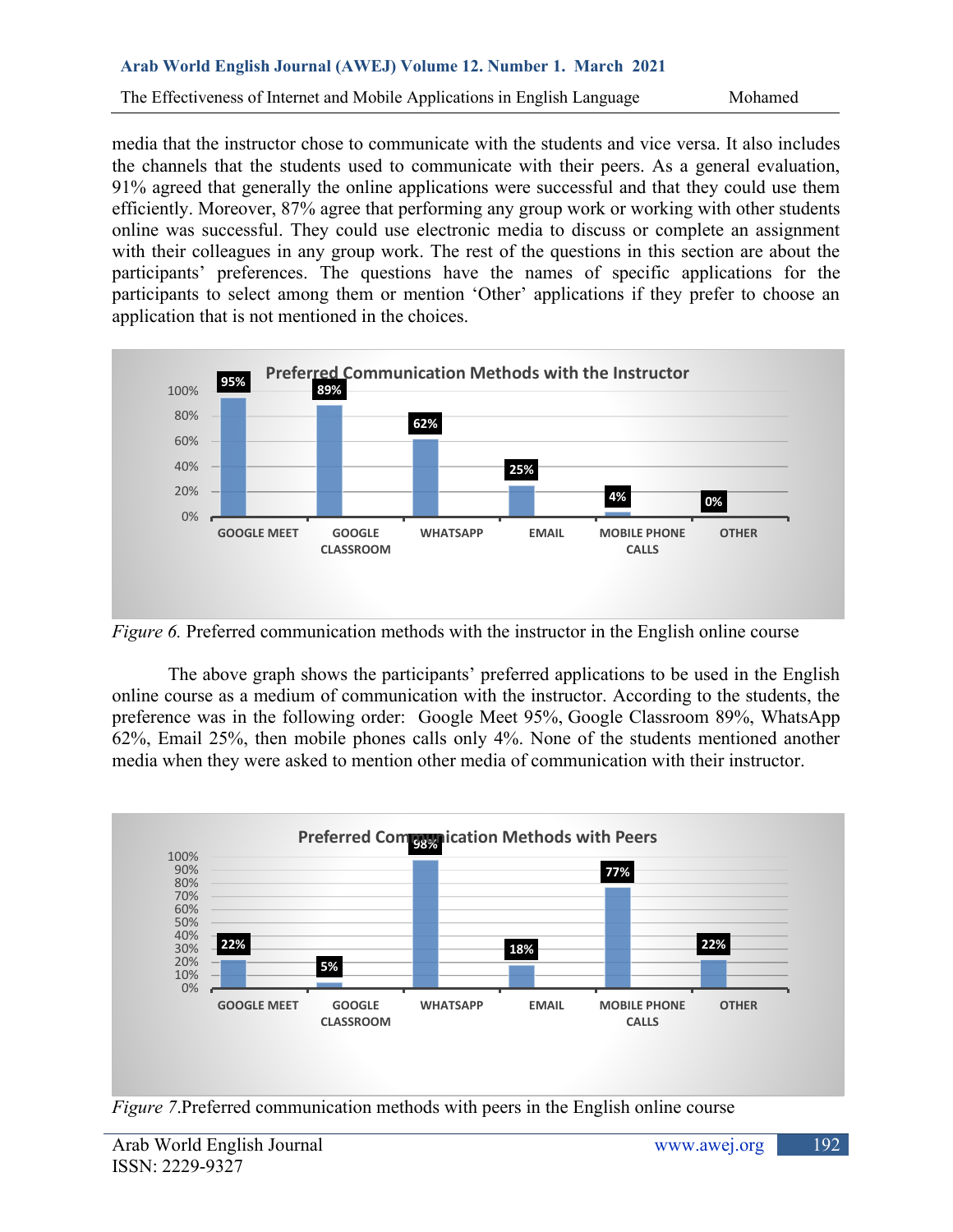# **Arab World English Journal (AWEJ) Volume 12. Number 1. March 2021**

The Effectiveness of Internet and Mobile Applications in English Language Mohamed

The above graph shows the methods of communication that the participants prefer to communicate with their peers. WhatsApp comes first with a percentage of 98%, followed by mobile phones with a rate of 77%, then Google Meet with a lower percentage of 22%, and then Google Classroom with only 5% and only 18% for email. 22% of the participants mentioned that they used Zoom and House party applications to communicate with their peers and to discuss group work when we asked them to mention 'Other' applications used to communicate with their peers.

The Sixth section of the questionnaire examines the methods of online assessments. At RAK Medical and Health Sciences University, the TBL (Team-Based Learning) is one of the methods of assessments. They divide TBL assessment into two parts. The I-Rat (Individual Readiness Assurance Test) where every student is tested alone, and the second part of the assessment is the T-Rat (Team Readiness Assurance Test) , where the students are divided into teams. Other assessments are Presentations assessment, quizzes, written tests, CA (Continuous assessment), and the final exam. The instructor conducted all of the assessments using google forms except for the CA and final exam; that the university conducted using software with camera supervision to watch the students through the exams.



*Figure 8.* Methods of assessment

From the above graph, it is evident that the TBL assessment had a massive drop in the percentage of agreement that it was successful, as only 18% of the students agreed that this method of assessment was successful online. As for presentation assessment, only 33% agreed that the presentation assessment was successful and fair. Yet, 91% agree that the class assessment activities conducted by the instructor were clear and fair. Moreover, 87% agreed that the marking and returning of assignments online were very useful and fair and 80% agreed that in-course assessments and final exams conducted online were successful.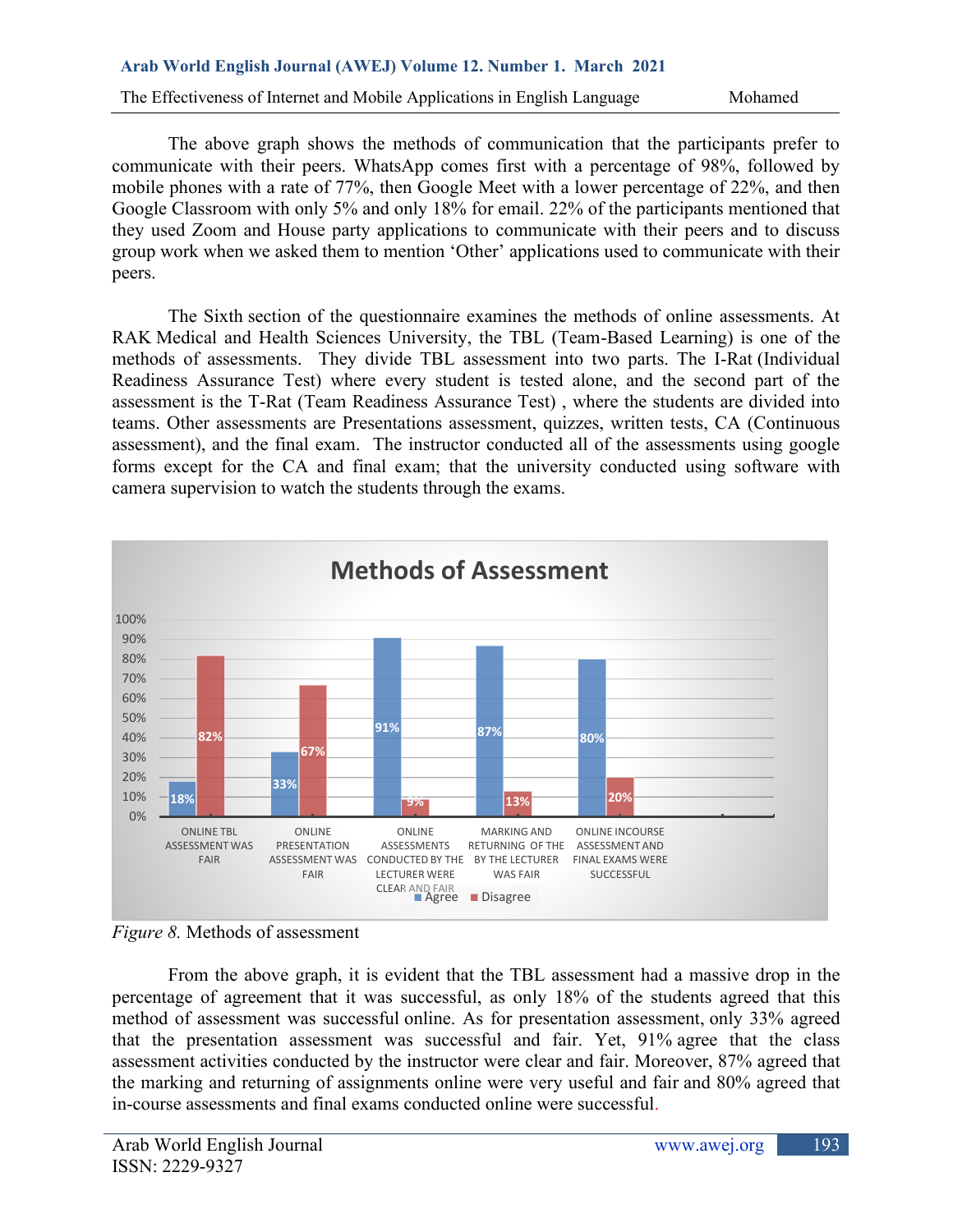# **Discussion**

The findings of the study showed the significance of Google Applications as educational methods of teaching and learning the English language. These Applications can be used as online learning instruments and can be implemented rapidly to enhance blended learning. Using Google meet, Google classroom, Google Docs, and other supporting internet applications like WhatsApp, email, and mobile phones, had significant effects on delivering a quality English language course and achieving the learning outcomes required. The language skills examined were generally writing, reading, speaking, and listening in addition to English for Specific purposes that included medical vocabulary needed for the medical profession. There was a focus on professional vocabulary, error correction, collaborative writing, and engagement in reading topics.

The analysis of the results regarding the methods used in the English online course revealed that the students preferred Google Meet as the best method of communication with their instructor, followed by Google Classroom, then WhatsApp, email, and finally mobile phones. Yet, when the students want to communicate with their peers, the methods level of preference changes. The students prefer WhatsApp to communicate with each other as most classes create groups to exchange information. The second method used is mobile phone calls followed by Google Meet, where they open live sessions to discuss group work and sometimes to help each other with assignments. As for Google Classroom and email, they are not much used among the students, as it is mainly the instructor's method of uploading lectures, assignments, or quizzes. The students can only comment on what the instructor writes in the stream. Email plays the same role as it is mostly the instructors' medium and the students tend to use WhatsApp, which is more manageable and format less. The students also use additional applications together like Zoom and House Party to open live sessions together. The study indicated a positive attitude towards the Google applications used. Among the advantages of Google Applications is that it is easy to use, useful and affordable. This is close to what McNeely (2015) mentioned that students could use technology to communicate quickly with each other.

The analyses of the questionnaires showed that the participants were satisfied with the instructors' performance, as all the percentages ranged from 70% to 93%. Similarly, the participants were very much satisfied with course organizing and planning and the methods used in online teaching. The percentage of satisfaction ranged from 76% to 87%. It is worth mentioning that even though the instructors were new to online learning yet, it seems that they demonstrated good performance. As it is mentioned above in the study by Unal, Alır & Soydal (2014), where it proved that faculty were ready for teaching online effectively

As for the learning outcomes achieved and the course requirements, the level of agreement of the participants was fluctuating. It was noticed from the graphs that the students feel that the learning outcomes did not fully achieve their purpose when it is related to the speaking skill. The percentage of agreement was very low compared to other skills. The agreement of the students that the learning outcome of the speaking skill was achieved ranged from 30% to 40% only. Therefore, it is evident from the results that most of the participants were not able to apply speaking strategies or participate in group or class discussions properly. The participants were not also able to demonstrate effective speaking using medical vocabulary, nor were they able to develop their communication skills of spoken English to provide and receive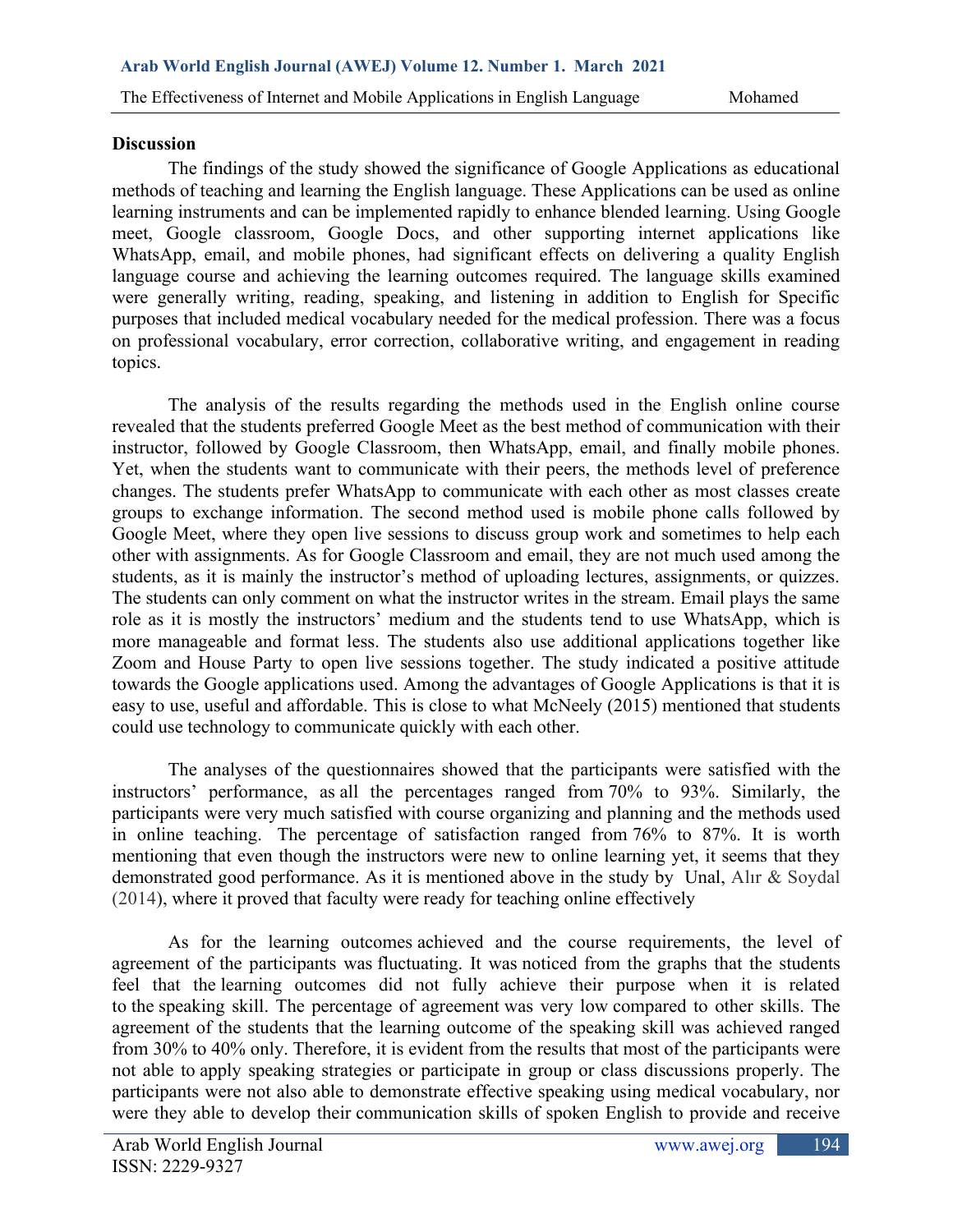feedback. Moreover, most of the participants were not satisfied with the presentation skills learning outcome, as the percentage of the agreement did not exceed 43%.

Similarly, the learning outcomes related to developing the listening skill were not met by great satisfaction from the participants. Only 20% of the participants felt that they demonstrated improvement in their listening skills. As for the reading skills, the agreement was halved between the students as 50% of the students felt that they showed improvement in their reading skills, whereas the other 50% did not.

Yet, the learning outcomes related to the writing skills were satisfactorily ranging from 62% to 72% of the participants, who agree that it was achieved, which shows that almost threequarters of the participants could construct a composition such as essays, letters and summarizing texts. They were also able to develop their communication skills in written English to receive feedback. Most of the participants also agree that their writing skills have improved.

The learning outcomes that most of the participants agree it has been achieved with a very high percentage was the improvement of the professional vocabulary, which reached 93% of the participants. Yet, as an overall opinion of the whole achievement of the learning outcomes of the online English course, the results were satisfactory, ranging from 68% to 96%, which means that more than half of the participants had a positive attitude towards the delivery of the course.

As for the assessment methods, it is noticed that the assessments that involved groups were not very satisfactory for the participants. In the TBL, they felt that the assessments were not fair. Only 18% of the participants agreed that the TBL assessment was fair. Similarly, they were not satisfied with the online assessments of their presentations as only 33% mentioned that it was fair. Yet, in all other assessments, including the assessments administered by their instructor, as well as the in-course assessment and the final exam administered by the university, the satisfaction level ranged from 80 to 91, which means that the majority of the participants were satisfied with these exams.

# **Conclusion**

There are multiple avenues to deliver the same content, and the way it is deployed is changed according to circumstances. What is required is the best delivery possible and the best learning situation for the students taking into consideration the content and the audience and their constraints. The results of this study indicate that blended learning is the best method for teaching English. Blended learning is a combination of face-to-face and online learning or distance learning assisted by computers or smartphones. Most of the English skills and English for specific purposes can be delivered online effectively and efficiently except for the skills related to listening, speaking and presentation. They have to be delivered face-to-face in an interactive class.

Similarly, the assessments that involve groups have to be administered in the examination hall. Online learning creates flexibility when we have to rapidly switch the methods of delivery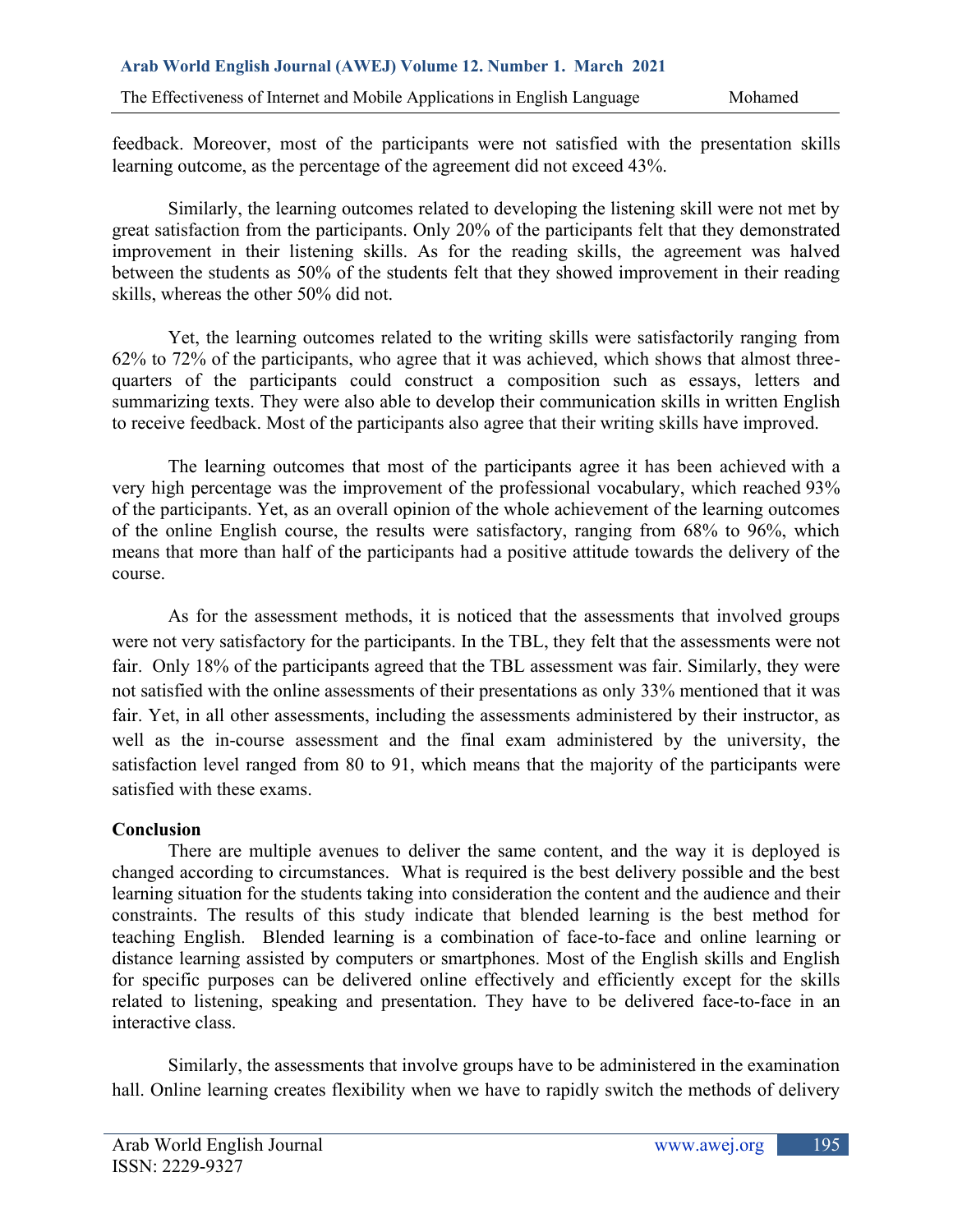due to certain sudden circumstances. It is also budget-friendly for many institutions, as it requires less preparation for equipment or space and less teaching budget.

Further studies can investigate other online learning applications. Researches can be done to figure out better applications for teaching online speaking and listening skills in English. Moreover, other methods should be sought for presentation assessment or group assessments than the Google platform used in this study. Moreover, more researches can be done on web 2.0 tools, including Google Applications like Google translate and Google speech recognition. Studies can investigate the impact of the Google search engines and Google scholar in enhancing the production of researches related to the English language. Other Studies are needed to examine instructors' perception of using Google Meet or Google Classroom in English language learning. Finally, online or blended learning can be a fertile platform for researches. Researchers can examine new methods and applications that can enhance English language learning. Studies can also be administered based on pre-test and post-test scores to evaluate online learning from a different angle.

# **About the Author**

**Dr. Omnia Ibrahim Mohamed Hassanein** is an assistant professor in the academic field since 1993. Had Masters of English Literature in 1996 and PhD of English Literature in 2003. Have been teaching English language and English for specific purposes from 1993 until now. Interested in English language researches as well as English literature. Currently an Assistant Professor of English at The Faculty of language and Translation - Sadat Academy for Management Sciences, Cairo- Egypt & RAK Medical and Health Sciences University in the United Arab Emirates. **ORCID ID :** <https://orcid.org/0000-0003-0494-4482>

# **References**

- Agung,A, Surtikanti,M. &Quinones,C. (2020) , Students' Perception of Online Learning during COVID-19 Pandemic: A Case Study on the English Students of STKIP Pamane Talino. **Soshum: Jurnal Sosial dan Humaniora**, 10 (2), 225-235. <http://ojs.pnb.ac.id/index.php/SOSHUM/article/view/1316/1456> [http://dx.doi.org/10.31940/soshum.v10i2.1316.](http://dx.doi.org/10.31940/soshum.v10i2.1316)
- Akaslan, D., & Law, E.L. (2010). Measuring teachers' readiness for E-learning in higher education institutions associated with the subject of electricity in Turkey. *Proceedings of the IEEE Global Engineering Education Conference (EDUCON) – Learning Environments and Ecosystems in Engineering Education*, Amman, 481–490. DOI: [10.1109/EDUCON.2011.5773180](https://www.researchgate.net/deref/http%3A%2F%2Fdx.doi.org%2F10.1109%2FEDUCON.2011.5773180?_sg%5B0%5D=_BibCXV8xo6ichXV6QO7jJkr-_7-KxxAFI5n9vW1KO5DNUD9Y3EPzPDTkjg93hZonVmvpH2IRORYeQ0kj_-HARXqGg.MU5tktoxdOH7HIeuSxUFKQsXBOq7ctca2z5RcVGqeUpr0iaemmSCV01XMJDVLWaR_G4omHNTjAngd9bYpX5uGA)
- Akaslan, D. & Law, E.L. (2011). Measuring student e-learning readiness: a case about the subject of electricity in higher education institutions in Turkey. *Proceedings of the 10th International Conference on Advances in Web Based Learning- ICWL 2011*, Hong Kong, China, LNCS, 7048*,* 209–218. DOI: [10.1007/978-3-642-25813-8\\_22](https://www.researchgate.net/deref/http%3A%2F%2Fdx.doi.org%2F10.1007%2F978-3-642-25813-8_22?_sg%5B0%5D=NVhJ0R8tVFUGVTH3tI7WWdELK7C5RestcTsmFlAh5kv1jL8KvIb1m6dWO8rc0zMZoEwaNW76AMGsEQPbPTADi_Uq0w.E3GN2xeszpnD25gAW3dKK4Yb49Wfre-s_YrntRw9zD0wZyEW1vsgS6kQhqERwIhLBEBXVdGlmwfZN4hR6p6JsQ)
- Alakurt, T., & Bardakci, S. (2017). Seeing Google through the Eyes of Turkish Academicians. *Turkish Online Journal of Distance Education*, *18*(3), 105-119.<http://dx.doi.org/10.17718/tojde.328940>
- Bender, D. M., Wood, B. J., & Vredevoogd, J. D. (2004), Teaching time: distance education versus classroom instruction, *American Journal of Distance Education. 18*(2), 103–114. DOI: [10.1207/s15389286ajde1802\\_4](https://www.researchgate.net/deref/http%3A%2F%2Fdx.doi.org%2F10.1207%2Fs15389286ajde1802_4?_sg%5B0%5D=DB-4rGwERZf2yJlYONbbSPiOWP-BuR_0tC1VP8MHQXZAQnrUGDH4WpAy_VNp38T1-6C3p1H8cYaHyhFqMl5v030OIw.JlxVG0bHK9UxUjoM6X7NOpBowDkbCusTLoQ23MRDPrLuzX7DPfPx4v0W0meq6Q0sUzAYUat7T6hGkyB5AHticg)
- Bonanno, P. (2011). Developing an Instrument to Assess Teachers' Readiness for Technology- Enhanced Learning.  $14<sup>th</sup> International Conference on Interactive Collaboration (ICL2011)$ *Piešťany, Slovakia,* 438-443, DOI: [10.1109/ICL.2011.6059622](https://www.researchgate.net/deref/http%3A%2F%2Fdx.doi.org%2F10.1109%2FICL.2011.6059622?_sg%5B0%5D=MGPty_RMIQzMXvbFZDCDZX8Zvuh5o1iOr9yQ3hBvH4PlwfMz-5kj6YGAHXIc8wAhtkQriKi6eBU95iyejJfsUH1qLQ.TE2FgW2mkxkDk6dDhp9nCu3gauy3UjL9LdCNlhpjAyNxFp7bGGeLnEneCTq9bgU6H5LYl7z_16mftU1XXVagIQ)